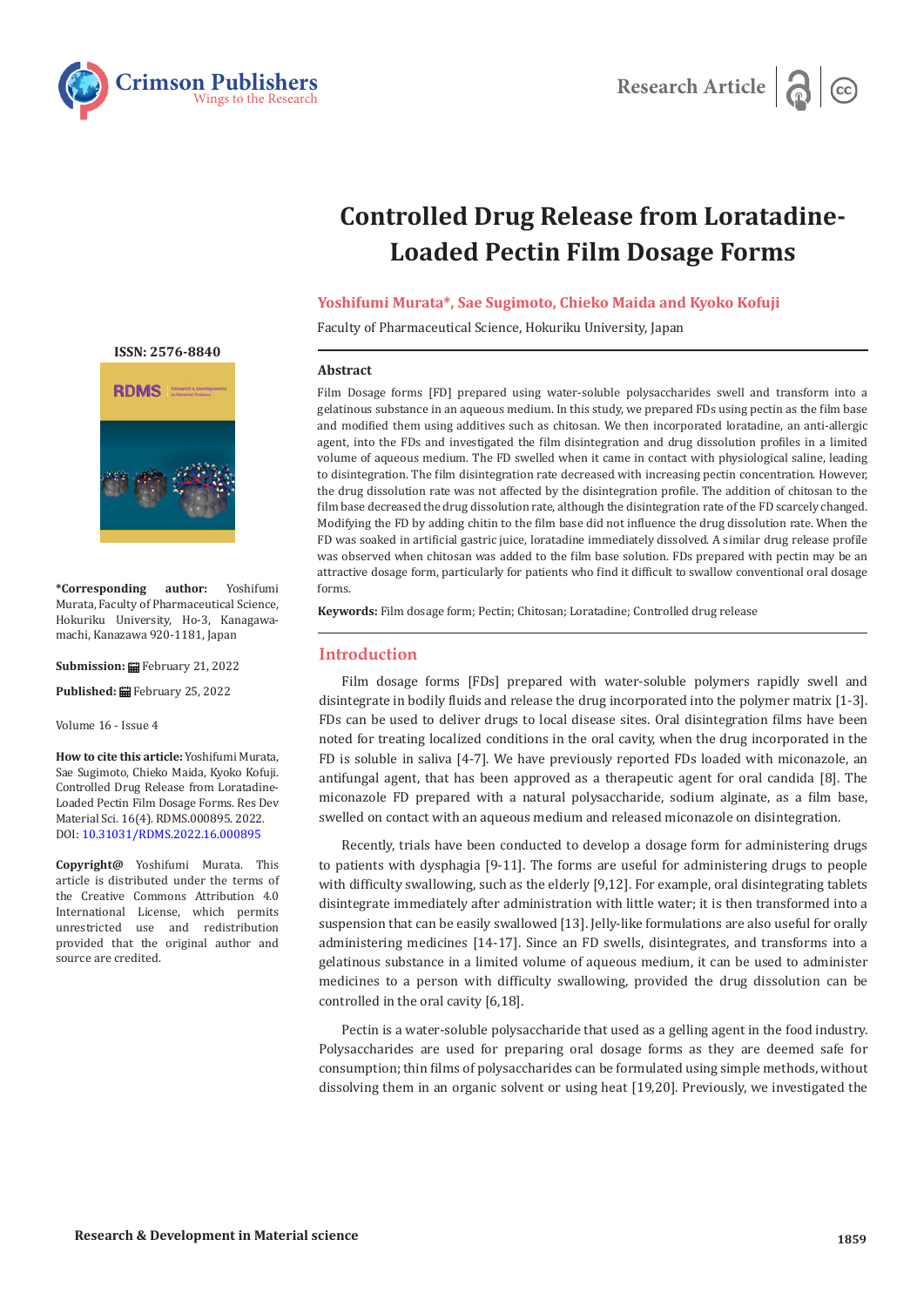characteristics of FDs prepared with various pectins and found that FDs disintegrated upon contact with limited volume of fluid [21]. If the drug dissolution rate can be controlled to achieve efficient delivery to the absorption site, FDs formulated with pectin can be a novel dosage form used to administer drugs to patients with difficulty swallowing. In the present study, we modified FDs formulated using commercially available pectin as the film base using additives such as chitosan. We then loaded the FDs with loratadine [LRD], an anti-allergic agent, and investigated the disintegration and drug dissolution profile in a limited volume of aqueous medium.

# **Experimental**

# **Materials**

Two species of pectin [GENU pectin, Sansho Co. Ltd., Osaka, Japan] were used as the film base, and some polysaccharides were used as additives, as shown in Table 1. LRD was purchased from Combi-Blocks Ltd. [San Diego, CA, USA]. Hydroxylamine was purchased from Wako Pure Chemical Industries Ltd. [Osaka, Japan]. Water-soluble carbodiimide and 1-cyclohexyl-3-(2 morpholinoethyl)carbodiimide metho-p-toluenesulfonate [CMEC] were purchased from Aldrich Chemical Co. [Milwaukee, WI]. All other chemicals were of reagent grade and obtained from commercial sources. The reagents used for the pectin colorimetric assay were as follows: 20mM hydroxylamine in ion-exchanged water and 0.1 M CMEC in 2% pyridine-HCl buffer [pH 5.0].

|  |  |  |  |  |  |  | Table 1: Film bases and additives for formulating FDs. |  |
|--|--|--|--|--|--|--|--------------------------------------------------------|--|
|--|--|--|--|--|--|--|--------------------------------------------------------|--|

| <b>Name</b>                                     | <b>Manufacturer</b> [species] | <b>Abbreviation</b> | <b>Purposes</b> |  |
|-------------------------------------------------|-------------------------------|---------------------|-----------------|--|
| Pectin                                          | Sansho Co. [GENU, USP-L]      | $PT-I.$             | Film base       |  |
| Pectin                                          | Sansho Co. [GENU, USP-H]      | PT-H                | Film base       |  |
| Chitin                                          | Nacalai Tesque [powder]       |                     | Additive        |  |
| Chitosan                                        | KIMICA Co. [fine powder]      | $CS-F$              | Additive        |  |
| Chitosan                                        | Table Mark Co., Ltd. [7B]     | $CS-B$              | Additive        |  |
| Chitosan                                        | NISSUI, Ltd. [H-100M]         | $CS-H$              | Additive        |  |
| Chitosan                                        | NISSUI, Ltd. [C-60M]          | CS-C                | Additive        |  |
| Morishita Jintan Co., Ltd.<br><b>B-Chitosan</b> |                               | $\beta$ -CS         | Additive        |  |

# **FD Formulation**

The FD was prepared as follows: 2-4% [w/w] pectin or the solution containing 0.5% additive, such as chitosan was dispersed in deionized water to prepare the film base solution. LRD [10mg] was added to 10g of the base solution and then the mixture was thoroughly mixed by sonication and poured [3g each] into individual plastic petri dishes [diameter: 54mm]. The dishes were maintained at 40 °C for 24h. The circular films were then transferred to a desiccator. The thickness of each film was measured at 10 points using a micrometer [CLM1-15QM; Mitutoyo, Kawasaki, Japan] with a set pressure of 0.5N. Three films were measured, and the mean thickness was calculated.

## **Film disintegration test**

One of the films was placed in a plastic dish; 10mL of physiological saline preheated to 37 °C was poured. The dish was

shaken at 300rpm in an incubator [SI-300; As One Co., Osaka, Japan] at 37 °C. Aliquots [0.3mL] were withdrawn at regular intervals using a plastic syringe [Terumo Co., Tokyo, Japan] and filtered through a syringe-driven filter unit [Millex-HV, pore size: 0.45mm, Millipore Co., Danvers, MA, USA]. An equal volume [0.3mL] of physiological saline was added to the dish in the incubator at 37 °C to maintain a constant volume. Aliquots [0.1mL] of the filtered solution were combined with 0.9mL of ion-exchanged water in test tubes and vortexed. The amount of pectin in each sample solution was measured using the method described below [22]. liquots [1mL] of hydroxylamine and CMEC were added to 1mL of the sample solution, vortexed, and incubated at 40 °C for 20min; 20mM FeCl3 in 0.1M HCl [3mL] was added to the mixture. The absorbance of the solution in a quartz cell [1-cm path length] was measured at 480nm using a spectrophotometer [UV-1200; Shimadzu, Kyoto, Japan]. The absorbance was normalized to that of the blank reagent. For each test, a calibration curve was constructed using a fresh set of pectin standard. Each test was performed in triplicates.

## **Drug dissolution test**

The sample solution was prepared using the method described earlier in section 2.3. Next, 80-µL aliquots of the filtered sample solution were placed in microtest tubes [1.5mL], and 720µL of methanol was added to precipitate the polysaccharide. The samples were mixed and centrifuged [7,700 × g, 5min; H-1300; Kokusan Co., Saitama, Japan]. The supernatant was then injected into the highperformance liquid chromatography [HPLC] stationary column. The HPLC system [Hitachi Co., Tokyo, Japan] consisted of a pump [L-2130], UV detector [L-2400], autosampler [L-2200], and chromateintegrator [D-2500] connected to a packed column [150mm × 4.6mm, Cosmosil 5C18-MS-II, Nacalai Tesque, Inc., Kyoto, Japan]. LRD concentration was determined at ambient temperature using a mobile phase consisting of 10mM triethylamine-phosphate buffer [pH 7.0] and methanol [13:37], at a flow rate of 1.0mL/min [23]. The detector wavelength was set at 244nm. The drug dissolution test was also performed in 10mL of JP XVIII 1st medium [pH 1.2]. Each test was performed in triplicates.

#### **Solubility of LRD**

The solubility of the LRD was measured in 10mL of ionexchanged water containing 15mg of additives. LRD was added to the test solution and the mixture was shaken at 37 °C for 24h. The suspension was withdrawn using a plastic syringe, preheated to 37 °C, and filtered using a syringe-driven filter unit [pore size: 0.45µm]. The solution was diluted with methanol, mixed, and centrifuged [7,700 × g] for 5min. The supernatant was injected into the HPLC column.

# **Results and Discussion**

When 2-5% pectin containing LRD was cast, a thin circular film was obtained after the solvent evaporated from the base solution, as shown in Figure 1. An approximately 70μm-thick film was formed using 4% PT-L or PT-H. FDs were also obtained using a base solution containing an additive, such as chitin or chitosan.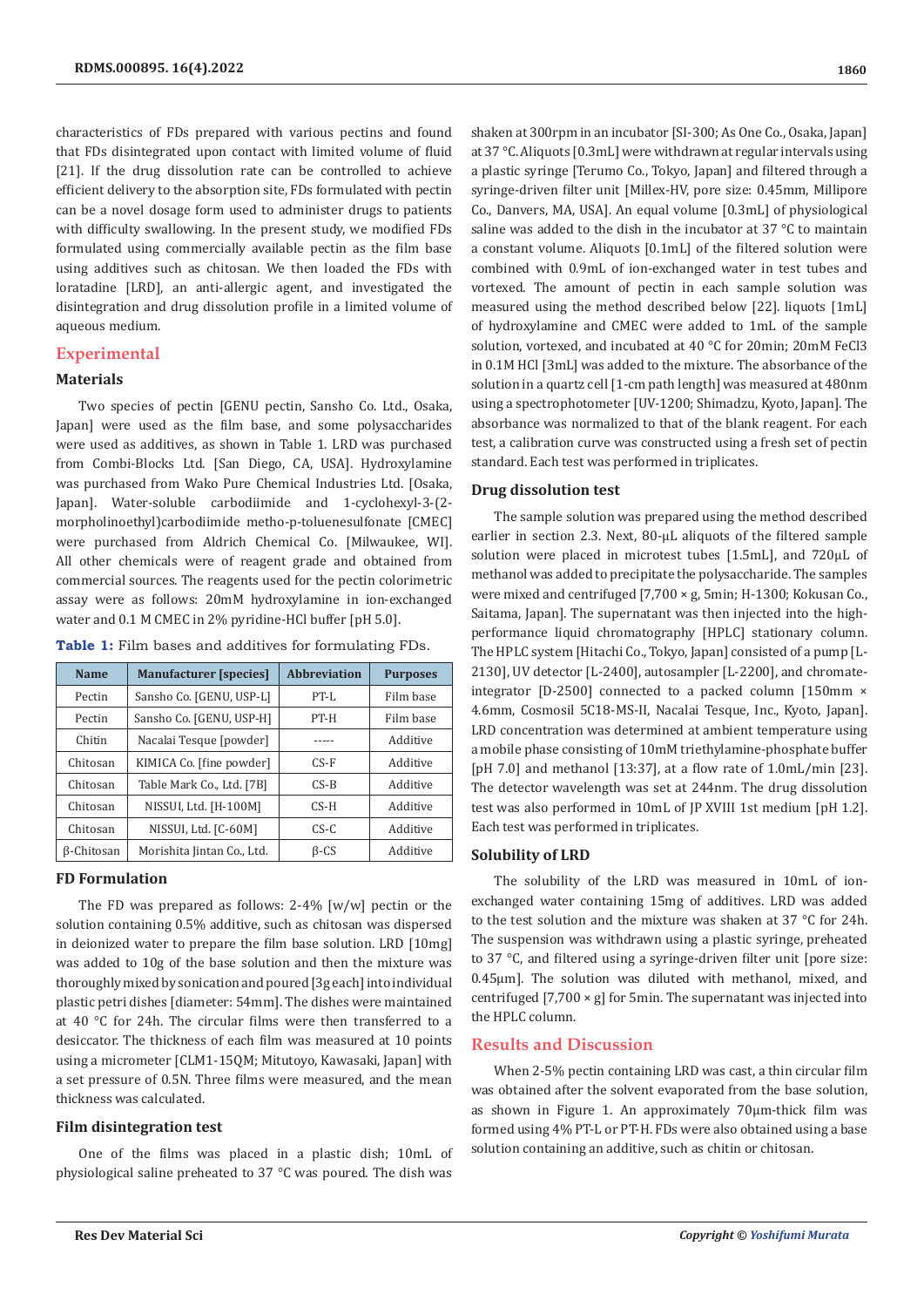

**Figure 1:** Images of FDs prepared with pectin and loaded with LRDs. [a] 2% PT-L; [b] 2% PT-H; [c] 4% PT-H; [d] 2% PT-L + 0.5% Chitin; [e] 2% PT-L + 0.5% CS-F; [f] 4% PT-H + 0.5% β-CS.

Although the disintegration profile of an FD is crucial for characterizing them, assessing the disintegration of FD merely by observation with the naked eye is challenging. In this study, the disintegration profiles of the films were assessed by measuring the amount of pectin dissolved in the test medium from each FD. The FD prepared using a water-soluble material swelled and disintegrated on coming in contact with aqueous media. For the FD prepared

with 2% PT-L, 60% of the pectin dissolved in the test solution after 10min, as shown in Figure 2. The film disintegration rate decreased with increasing PT-L concentration. For example, only 27% pectin dissolved after 10min from the FD prepared with 4% PT-L. In both FDs prepared with 2% PT-H and 4% PT-H, the dissolution ratios of pectin from FDs at 10min were 38% and 20%, respectively.



**Figure 2:** Dissolution profiles of pectin from FDs prepared with 2-4% pectin.



**Figure 3:** Dissolution profiles of LRD from FDs prepared with 2-4% pectin in the physiological saline.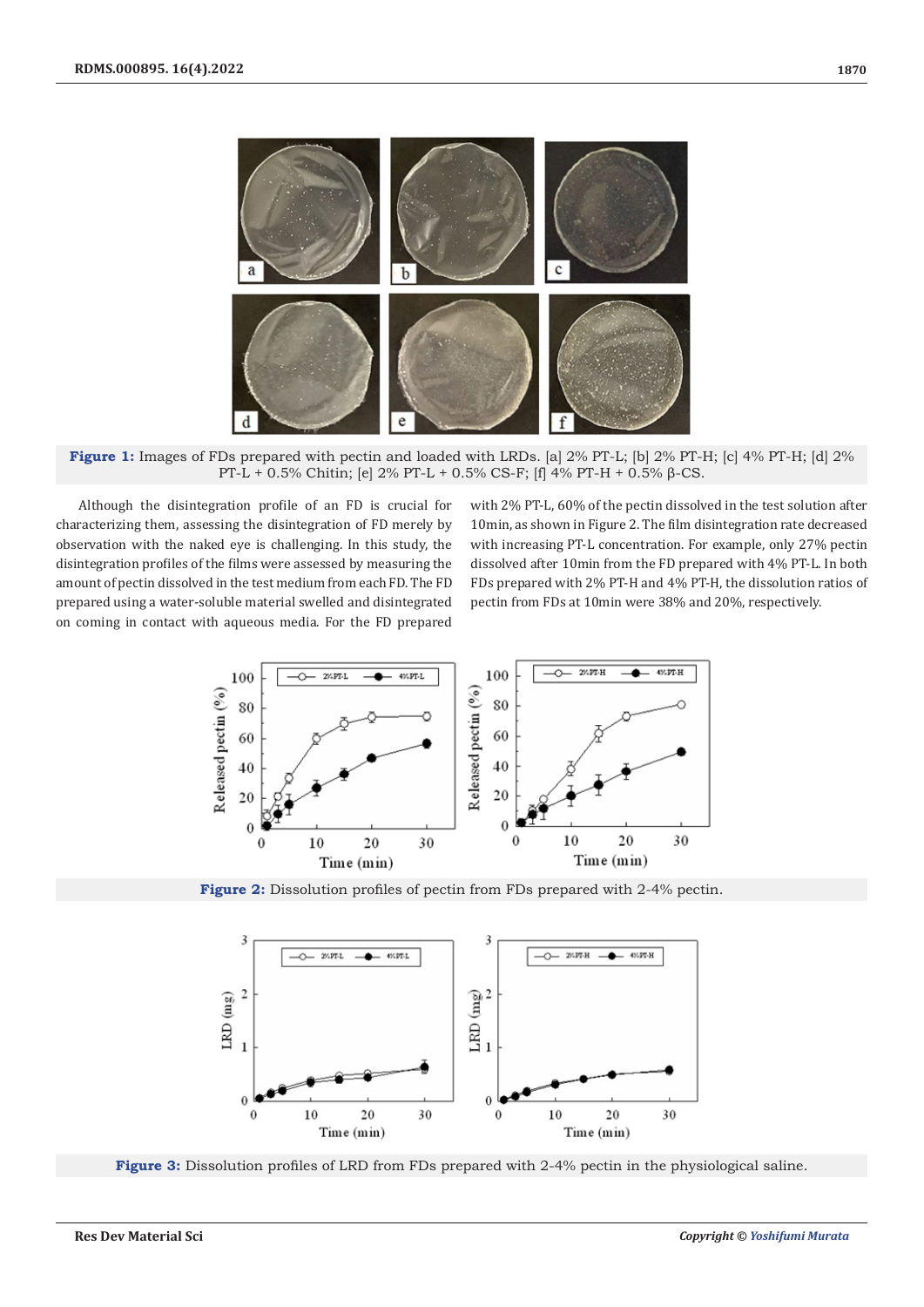LRD gradually dissolved from the FD, as the FD swelled and disintegrated in the test medium. Figure 3 shows the drug dissolution profiles of the FDs prepared with 2% or 4% pectin. The amount of LRD dissolved from the FD prepared with 2% PT-L at 10min was 0.39±0.01mg and that from the FD prepared with 4% PT-L at 10min was 0.35±0.08 mg. Similar drug dissolution rates were obtained when the FDs were prepared using PT-H.

Figure 4 shows the disintegration profiles and drug dissolution profiles of the FDs modified by additives. The disintegration rate of FD scarcely changed on adding either CS-F or chitin to the film base. For the FD prepared with 2% PT-L and 0.5% chitin or 0.5% CS-F approximately 50% of the incorporated pectin dissolved within 10min. In contrast, the drug release rate from the FD decreased when chitosan was utilized as an additive. In FDs prepared with

2% PT-L and 0.5% CS-F, 0.06±0.01mg of the drug dissolved within 10min. Adding 0.5% chitin to the film base did not affect the drug dissolution rate. The suppression of the drug dissolution rate by adding chitosan to the film base solution was also observed in FDs prepared with 2% PT-H or 4% PT-L, as shown in Table 2. These results showed that the decrease in the drug dissolution rate after adding chitosan is not due to the suppression of film disintegration in physiological saline. When CS-B, CS-H, CS-C or β-CS was added to the base solution, the LRD dissolution rate decreased, as shown in Table 3. In all cases, the amount of LRD that dissolved from the FD prepared with 4% PT-H and 0.5% chitosan at 10min was below 0.12mg (equivalent to approximately 4% of the amount of LRD incorporated in the FD). This result shows that LRD did not dissolve from the FDs modified by chitosan in physiological saline.



**Figure 4:** Dissolution profiles of pectin and LRD from FDs prepared with 2% PT-L containing additive in the physiological saline.

|  |                       |  |  | <b>Table 2:</b> Effect of additives on LRD dissolution rate in |  |
|--|-----------------------|--|--|----------------------------------------------------------------|--|
|  | physiological saline. |  |  |                                                                |  |

| <b>Film base</b> | <b>Additive</b> | 5min [mg]       | $10min$ [mg]    |  |  |
|------------------|-----------------|-----------------|-----------------|--|--|
| 2% PT-H          | Free            | $0.20 \pm 0.02$ | $0.34 \pm 0.03$ |  |  |
| 2% PT-H          | $0.5\%$ CS-F    | $0.06 \pm 0.01$ | $0.07 \pm 0.00$ |  |  |
| 2% PT-H          | 0.5% Chitin     | $0.20 \pm 0.02$ | $0.32 \pm 0.08$ |  |  |
| 4% PT-L          | Free            | $0.19 \pm 0.04$ | $0.35 \pm 0.08$ |  |  |
| 4% PT-L          | $0.5\%$ CS-F    | $0.10 \pm 0.02$ | $0.14 \pm 0.01$ |  |  |
| 4% PT-L          | 0.5% Chitin     | $0.26 \pm 0.01$ | $0.41 \pm 0.02$ |  |  |

**Table 3:** Effect of additives on LRD dissolution rate in physiological saline from FD prepared with 4% PT-H.

| <b>Additive</b> | 5min [mg]       | $10min$ [mg]    |  |  |
|-----------------|-----------------|-----------------|--|--|
| Free            | $0.17 \pm 0.03$ | $0.31 \pm 0.03$ |  |  |
| $0.5\%$ CS-B    | $0.05 \pm 0.01$ | $0.10\pm0.01$   |  |  |
| $0.5\%$ CS-H    | $0.05 \pm 0.01$ | $0.08 \pm 0.00$ |  |  |
| $0.5\%$ CS-C    | $0.07 \pm 0.00$ | $0.11 \pm 0.01$ |  |  |
| $0.5\%$ B-CS    | $0.04 \pm 0.01$ | $0.05 \pm 0.02$ |  |  |

Table 4 shows the aqueous solubility of LRD at 37 °C. The aqueous solubility of LRD increased on adding chitin. The addition of chitosan to the solution barely affected the aqueous solubility of LRD. Therefore, the decrease in the drug dissolution rate of FDs modified with chitosan was not due to reduced aqueous solubility.

|  |                    |  |  | <b>Table 4:</b> Solubility of LRD in water containing 0.15% |  |
|--|--------------------|--|--|-------------------------------------------------------------|--|
|  | additive at 37 °C. |  |  |                                                             |  |

| <b>Additive</b> | Solubility [µg/mL] |
|-----------------|--------------------|
| Free            | 1.4                |
| Chitin          | 8.9                |
| $CS-F$          | 1.8                |
| $CS-B$          | 1.9                |
| $CS-H$          | 1.4                |
| $CS-C$          | 1.4                |
| $\beta$ -CS     | 1.4                |

LRD is administered orally and absorbed from the gastrointestinal tract; therefore, LRD loaded in the FDs is expected to dissolve in the stomach. Figure 5 shows the drug dissolution profiles of FDs in artificial gastric juice. When the FD prepared with 2% PT-L was soaked in the acidic medium, it immediately released LRD; more than 2mg of the drug dissolved at 5min. A similar drug dissolution profile was observed when either chitin or CS-F was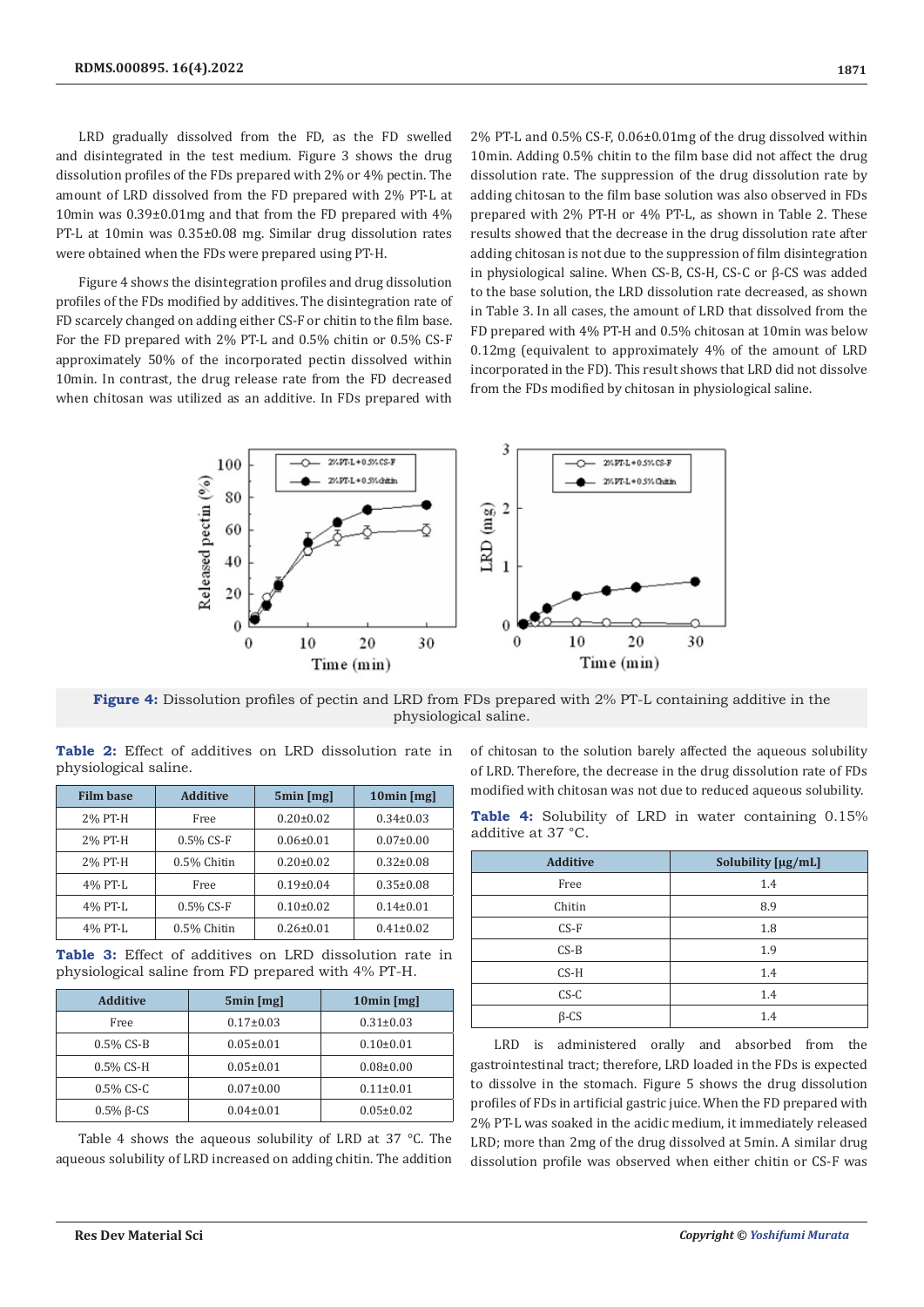added to the film base solution. Based on these results, it can be understood that on oral administration, LRD from the FD prepared

with pectin immediately dissolves in the stomach, regardless of the presence or absence of additives, such as chitosan.



**Figure 5:** Dissolution profiles of LRD from FDs prepared with pectin in artificial gastric juice.

### **Conclusion**

FD is a unique dosage form that swells and disintegrates in limited volumes of medium. In this study, we formulated FDs using two types of pectin and an additive as the film base, loaded with a model drug, LRD. We then investigated the disintegration profile of the FD and the drug dissolution profile. Although FDs immediately swelled and disintegrated in physiological saline and LRD gradually dissolved from the form, the dissolution rate of LRD could be controlled by adding chitosan to the film base. FDs prepared with pectin and containing an active compound may be an attractive dosage form, particularly for patients who have difficulty swallowing conventional oral dosage forms.

## **Conflict of Interest**

The authors declare no conflicts of interest regarding the publication of this manuscript.

#### **References**

- 1. [Strickley RG \(2019\) Pediatric oral formulations: An updated review of](https://pubmed.ncbi.nlm.nih.gov/30447227/)  [commercially available pediatric oral formulations since 2007. J Pharm](https://pubmed.ncbi.nlm.nih.gov/30447227/)  [Sci 108\(4\): 1335-1365.](https://pubmed.ncbi.nlm.nih.gov/30447227/)
- 2. [Gennari CGM, Selmin F, Minghetti P, Cilurzo F \(2019\) Medicated foams](https://pubmed.ncbi.nlm.nih.gov/30657040/)  [and film forming dosage forms as tools to improve the thermodynamic](https://pubmed.ncbi.nlm.nih.gov/30657040/)  [activity of drugs to be administered through the skin. Curr Drug Deliv](https://pubmed.ncbi.nlm.nih.gov/30657040/)  [16\(5\): 461-471.](https://pubmed.ncbi.nlm.nih.gov/30657040/)
- 3. [Mohamad SA, Salem H, Yassin HA, Mansour HF \(2020\) Bucco-adhesive](https://pubmed.ncbi.nlm.nih.gov/33116415/)  [film as a pediatric proper dosage form for systemic delivery of](https://pubmed.ncbi.nlm.nih.gov/33116415/)  [propranolol hydrochloride:](https://pubmed.ncbi.nlm.nih.gov/33116415/) *In-vitro* and *in-vivo* evaluation. Drug Des [Devel Ther 14: 4277-4289.](https://pubmed.ncbi.nlm.nih.gov/33116415/)
- 4. Ferreira AO, Brandã[o MAF, Raposo FJ, Polonini HC, Raposo NRB \(2017\)](https://pubmed.ncbi.nlm.nih.gov/29220334/)

[Orodispersible films for compounding pharmacies. Int J Pharm Compd](https://pubmed.ncbi.nlm.nih.gov/29220334/) [21\(6\): 454-461.](https://pubmed.ncbi.nlm.nih.gov/29220334/)

- 5. [Gupta MS, Kumar TP \(2020\) Characterization of orodispersible films:](https://pubmed.ncbi.nlm.nih.gov/32565356/) [An overview of methods and introduction to a new disintegration test](https://pubmed.ncbi.nlm.nih.gov/32565356/) [apparatus using LDR - LED sensors. J Pharm Sci 109\(10\): 2925-2942.](https://pubmed.ncbi.nlm.nih.gov/32565356/)
- 6. [Visser JC, Wibier L, Mekhaeil M, Woerdenbag HJ, Taxis K \(2020\)](https://pubmed.ncbi.nlm.nih.gov/32052239/) [Orodispersible films as a personalized dosage form for nursing home](https://pubmed.ncbi.nlm.nih.gov/32052239/) [residents, an exploratory study. Int J Clin Pharm 42\(2\): 436-444.](https://pubmed.ncbi.nlm.nih.gov/32052239/)
- 7. [Khalid GM, Selmin F, Musazzi UM, Gennari CGM, Minghetti P, et al. \(2021\)](https://pubmed.ncbi.nlm.nih.gov/33305704/) [Trends in the characterization methods of orodispersible films. Curr](https://pubmed.ncbi.nlm.nih.gov/33305704/) [Drug Deliv 18\(7\): 935-946.](https://pubmed.ncbi.nlm.nih.gov/33305704/)
- 8. [Murata Y, Kanemaru H, Tsushima M, Maida C, Kofuji K \(2018\) Film](https://crimsonpublishers.com/rdms/pdf/RDMS.000591.pdf) [dosage forms prepared with alginate for oral candidiasis treatment. Res](https://crimsonpublishers.com/rdms/pdf/RDMS.000591.pdf) [Dev Material Sci 4\(3\): 1-5.](https://crimsonpublishers.com/rdms/pdf/RDMS.000591.pdf)
- 9. [Lau E TL, Steadman KJ, Cichero JAY, Nissen LM \(2018\) Dosage form](https://www.sciencedirect.com/science/article/abs/pii/S0169409X18300644) [modification and oral drug delivery in older people. Adv Drug Deliv Rev](https://www.sciencedirect.com/science/article/abs/pii/S0169409X18300644) [135: 75-84.](https://www.sciencedirect.com/science/article/abs/pii/S0169409X18300644)
- 10. [Taylor S, Glass BD \(2018\) Altering dosage forms for older adults. Aust](https://pubmed.ncbi.nlm.nih.gov/30670887/) [Prescr 41\(6\): 191-193.](https://pubmed.ncbi.nlm.nih.gov/30670887/)
- 11. [Lee HS, Lee JJ, Kim MG, Kim KT, Cho CW, et al. \(2020\) Sprinkle](https://www.sciencedirect.com/science/article/pii/S1818087618311942) [formulations-A review of commercially available products. Asian J](https://www.sciencedirect.com/science/article/pii/S1818087618311942) [Pharm Sci 15\(3\): 292-310.](https://www.sciencedirect.com/science/article/pii/S1818087618311942)
- 12. [Drumond N, Stegemann S \(2020\) Better medicines for older patients:](https://pubmed.ncbi.nlm.nih.gov/33379258/) [Considerations between patient characteristics and solid oral dosage](https://pubmed.ncbi.nlm.nih.gov/33379258/) [form designs to improve swallowing experience. Pharmaceutics 13\[1\]:](https://pubmed.ncbi.nlm.nih.gov/33379258/) [32.](https://pubmed.ncbi.nlm.nih.gov/33379258/)
- 13. [Sharma S, Singh K \(2020\) Oral disintegrating tablets An updated patent](https://pubmed.ncbi.nlm.nih.gov/33231150/) [perspective. Recent Pat Drug Deliv Formul 14\(3\): 166-190.](https://pubmed.ncbi.nlm.nih.gov/33231150/)
- 14. [Kaae JK, Spejlborg ML, Spork U, Bjørndal K, Eriksen JG \(2020\) Reducing](https://pubmed.ncbi.nlm.nih.gov/31073746/) [late dysphagia for head and neck cancer survivors with oral gel: A](https://pubmed.ncbi.nlm.nih.gov/31073746/) [feasibility study. Dysphagia 35\(2\): 231-241.](https://pubmed.ncbi.nlm.nih.gov/31073746/)